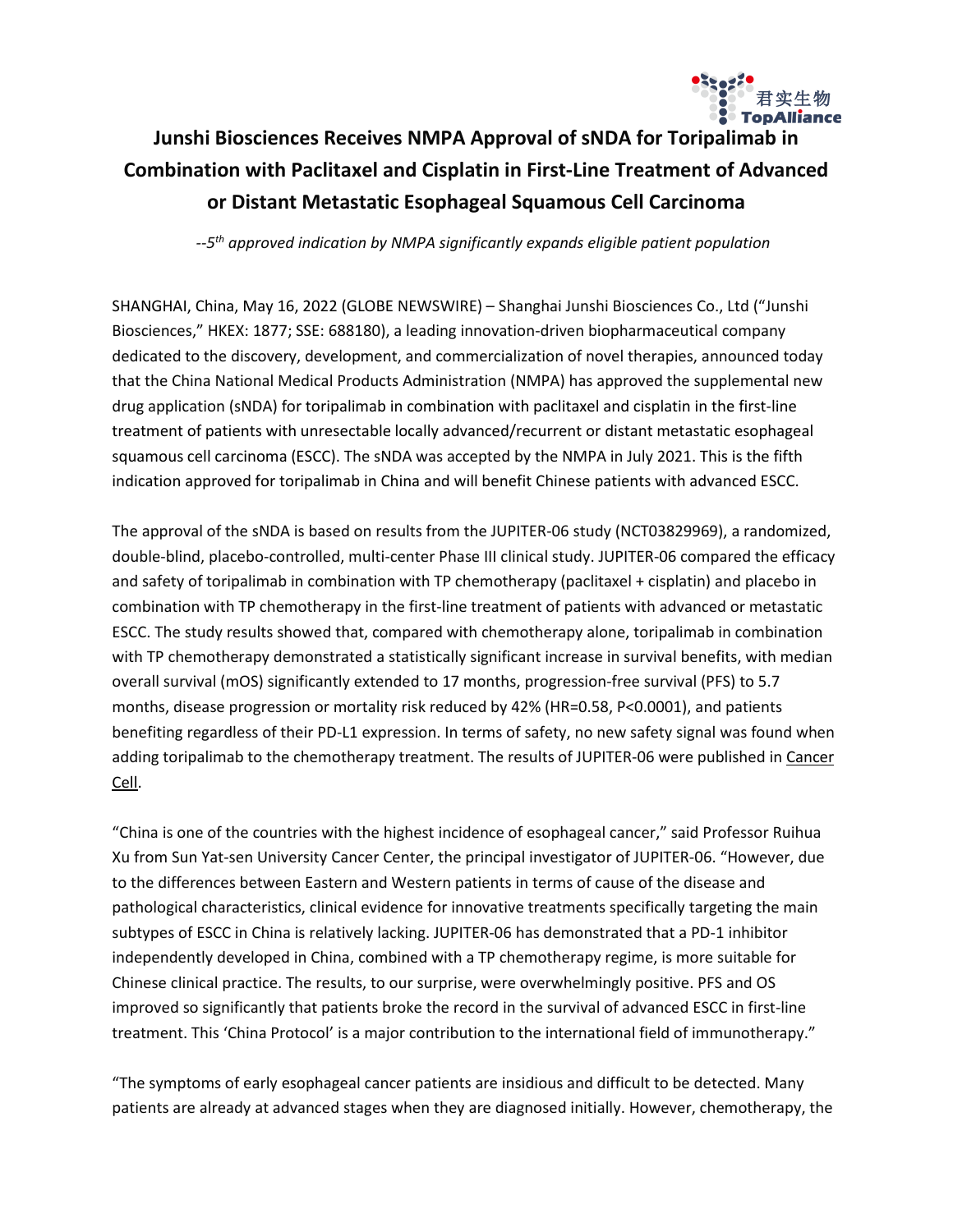

standard first-line treatment for advanced ESCC, has a poor prognosis," said Dr. Jianjun Zou, Global<sup>iance</sup> Research and Development President at Junshi Biosciences. "Through our combined efforts with JUPITER-06 investigators and participating patients, the study confirmed that toripalimab combined with chemotherapy significantly increases treatment efficacy. We look forward to bringing the better treatment option to these patients in China and will also actively communicate with regulatory agencies in other countries to make this innovative therapy beneficial to patients all over the world."

"We are excited that the approval of the new indication of first-line treatment of advanced ESCC for toripalimab allows us to bring our immuno-oncology therapy to more patients, including those with low PD-L1 expressing tumors for whom available checkpoint inhibitors appear to be less effective," said Dr. Patricia Keegan, Chief Medical Officer of Junshi Biosciences. "We will continue to focus on exploring the potential of I-O drugs in treating tumors with unmet medical needs."

## **About Esophageal Cancer**

Esophageal cancer is one of the most common malignant tumors in alimentary tract. According to data released by GLOBOCAN 2020, in 2020, 320,000 new esophageal cancer cases and 300,000 deaths due to esophageal cancer occurred in China, both accounting for more than half of the global total. The incidence and death rates of esophageal cancer ranked fifth and fourth among all domestic malignant tumors respectively. ESCC and esophageal adenocarcinoma are the two main histological subtypes of esophageal cancer. ESCC is the main subtype in China, accounting for approximately 90% of all esophageal cancer cases. For patients with advanced ESCC, the current standard first-line treatment is often the platinum-based chemotherapy, but the clinical benefit is limited, and the 5-year overall survival rate remains less than 20%. Therefore, there is an urgent unmet need for new drugs and treatments to extend the survival of patients.

#### **About Toripalimab**

Toripalimab is an anti-PD-1 monoclonal antibody developed for its ability to block PD-1 interactions with its ligands, PD-L1 and PD-L2, and for enhanced receptor internalization (endocytosis function). Blocking PD-1 interactions with PD-L1 and PD-L2 promotes the immune system's ability to attack and kill tumor cells.

More than thirty company-sponsored toripalimab clinical studies covering more than fifteen indications have been conducted globally by Junshi Biosciences, including in China, the United States, Southeast Asia, and European countries. Ongoing or completed pivotal clinical trials evaluating the safety and efficacy of toripalimab cover a broad range of tumor types including cancers of the lung, nasopharynx, esophagus, stomach, bladder, breast, liver, kidney and skin.

In China, toripalimab was the first domestic anti-PD-1 monoclonal antibody approved for marketing (approved in China as TUOYI®). Currently, there are five approved indications for toripalimab in China:

1. unresectable or metastatic melanoma after failure of standard systemic therapy;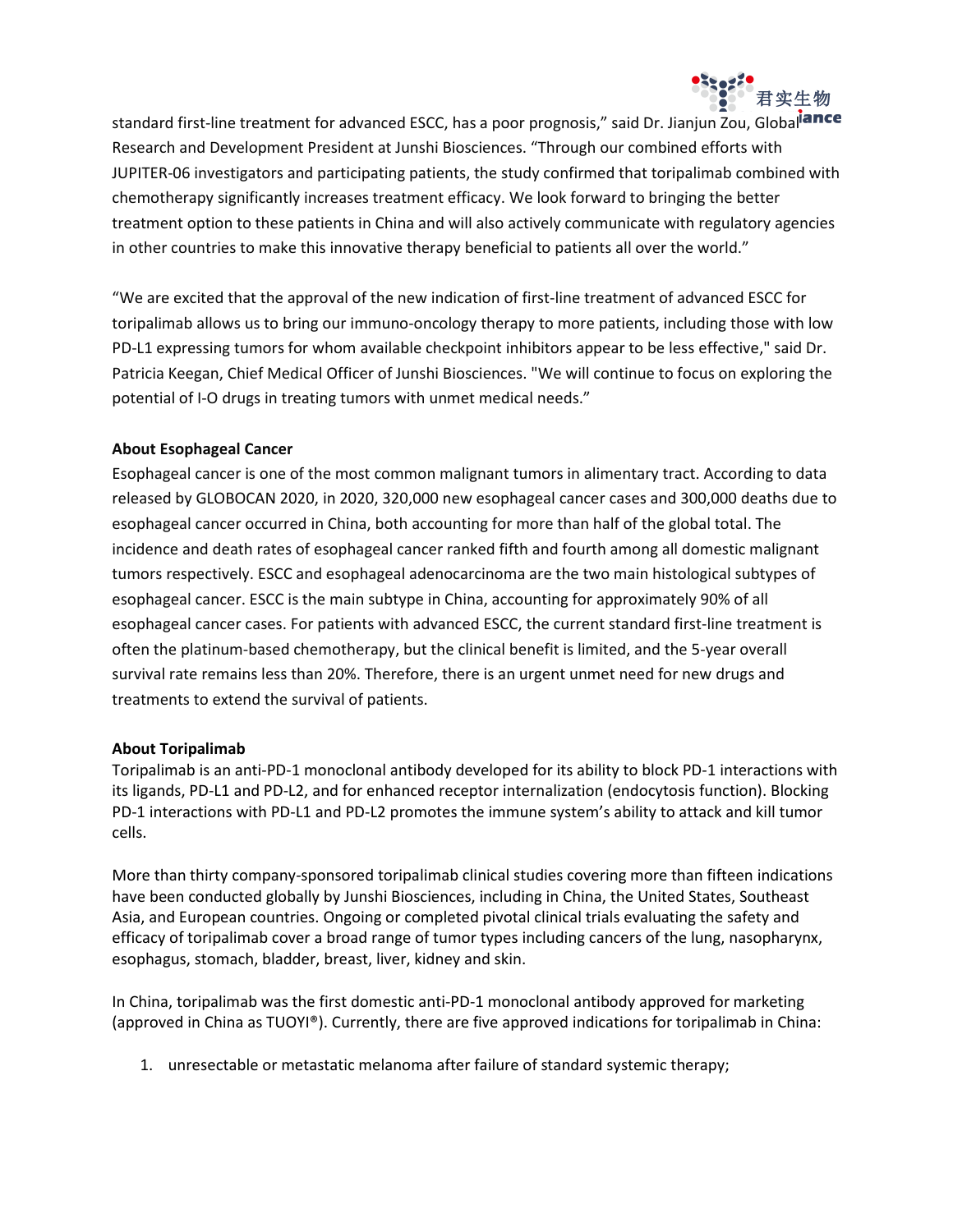

- 2. recurrent or metastatic nasopharyngeal carcinoma NPC after failure of at least two lines of prior systemic therapy;
- 3. locally advanced or metastatic urothelial carcinoma that failed platinum-containing chemotherapy or progressed within 12 months of neoadjuvant or adjuvant platinum-containing chemotherapy;
- 4. in combination with cisplatin and gemcitabine as the first-line treatment for patients with locally recurrent or metastatic NPC;
- 5. in combination with paclitaxel and cisplatin as the first-line treatment of patients with unresectable locally advanced/recurrent or distant metastatic ESCC.

The first three indications have been included in the National Reimbursement Drug List ("NRDL") (2021 Edition). Toripalimab is the only anti-PD-1 monoclonal antibody included in the NRDL for melanoma and NPC.

In addition, a sNDA Application for toripalimab is currently under review by the NMPA in China:

• in combination with chemotherapy as the first-line treatment of patients with advanced or metastatic NSCLC without EGFR or ALK mutations.

In the United States, the FDA granted Breakthrough Therapy designation for toripalimab in combination with chemotherapy for the first-line treatment of recurrent or metastatic NPC as well as for toripalimab monotherapy in the second or third-line treatment of recurrent or metastatic NPC. Junshi Biosciences and Coherus plan to resubmit a Biologics License Application (BLA) for toripalimab for advanced NPC by mid-summer 2022. Additionally, the FDA has granted Fast Track designation for toripalimab for the treatment of mucosal melanoma and Orphan Drug Designation for the treatment of esophageal cancer, NPC, mucosal melanoma, soft tissue sarcoma, and SCLC. In 2021, Coherus in-licensed rights to develop and commercialize toripalimab in the United States and Canada. Junshi Biosciences and Coherus plan to file additional toripalimab BLAs with the FDA over the next several years for multiple other cancer types.

## **About Junshi Biosciences**

Founded in December 2012, Junshi Biosciences (HKEX: 1877; SSE: 688180) is an innovation-driven biopharmaceutical company dedicated to the discovery, development, and commercialization of innovative therapeutics. The company has established a diversified R & D pipeline comprising over 50 drug candidates, with five therapeutic focus areas covering cancer, autoimmune, metabolic, neurological, and infectious diseases. Junshi Biosciences was the first Chinese pharmaceutical company that obtained marketing approval for anti-PD-1 monoclonal antibody in China. Its first-in-human anti-BTLA monoclonal antibody for tumors was the first in the world to be approved for clinical trials by the FDA and NMPA and has since entered Phase Ib/II trials in both China and the US. Its anti-PCSK9 monoclonal antibody was the first in China to be approved for clinical trials by the NMPA.

In the face of the pandemic, Junshi Biosciences' response was strong and immediate, joining forces with Chinese and international scientific research institutions and enterprises to develop an arsenal of drug candidates to combat COVID-19, taking the initiative to shoulder the social responsibility of Chinese pharmaceutical companies by prioritizing and accelerating COVID-19 R&D. Among the many drug